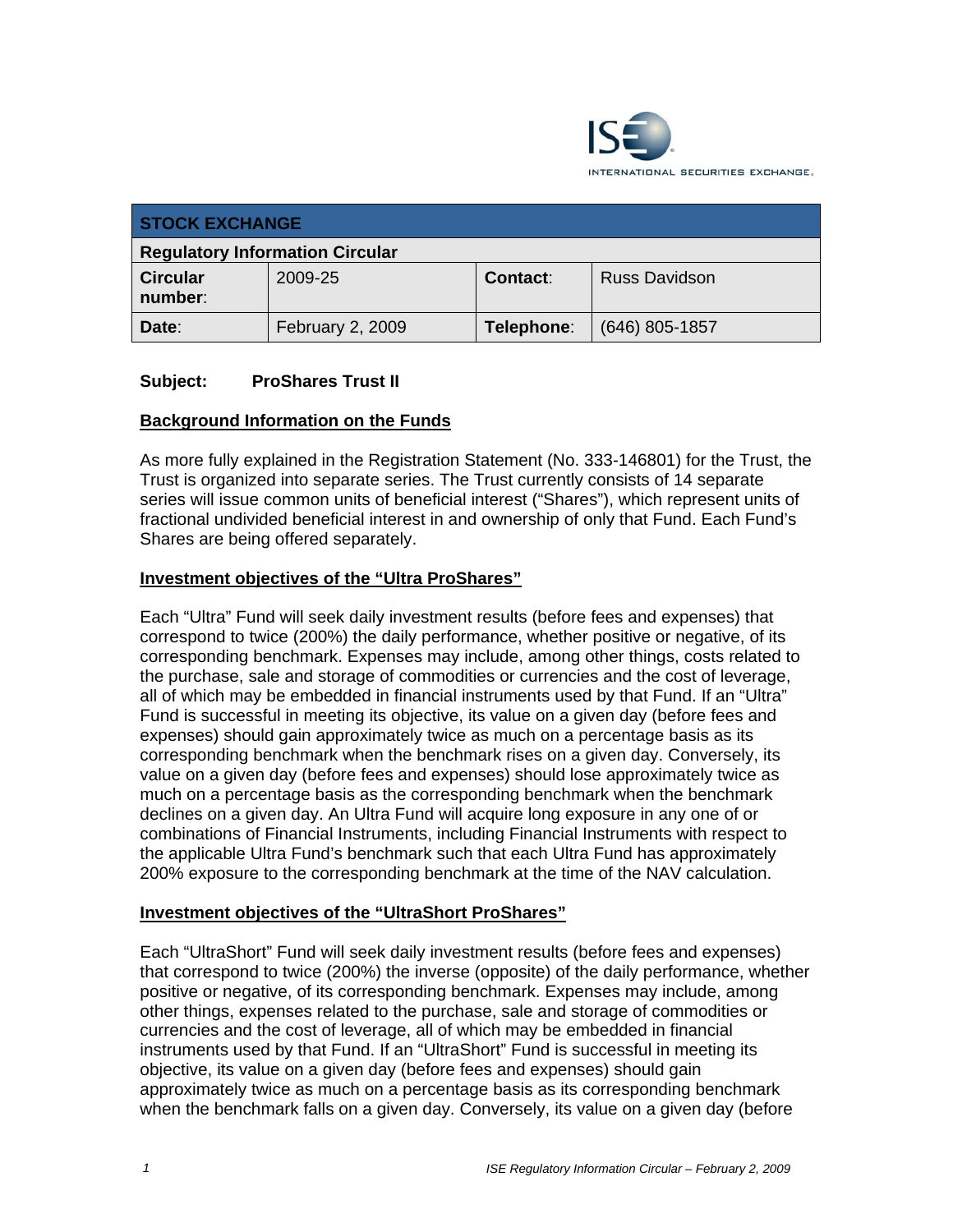fees and expenses) should lose approximately twice as much on a percentage basis as the corresponding benchmark when the benchmark rises on a given day. An UltraShort Fund will acquire short exposure in any one of or combinations of Financial Instruments, including Financial Instruments with respect to the applicable UltraShort Fund's benchmark such that each UltraShort Fund has approximately 200% exposure to the corresponding benchmark at the time of the NAV calculation.

ProShare Capital Management LLC will serve as the Trust's sponsor, commodity pool operator and commodity trading advisor. Brown Brothers Harriman & Co. will serve as the administrator, custodian and transfer agent of each Fund and its Shares. SEI Investments Distribution Co. will serve as distributor of the Shares.

As described more fully in the Trust's Prospectus and Statement of Additional Information ("SAI"), each Fund issues and redeems shares at their net asset value ("NAV") only in large blocks of 50,000 Shares (each block of 50,000 Shares called a "Creation Unit"). Creation Units may be created or redeemed only by Authorized Participants. Except when aggregated in Creation Units, the Shares are not redeemable securities. Authorized Participants pay a fixed and variable transaction fee in connection with each order to create or redeem a Creation Unit. Authorized Participants may sell the Shares included in the Creation Units they purchase from the Funds to other investors. The form of Authorized Participant Agreement and related Authorized Participant Handbook sets forth the procedures for the creation and redemption of Creation Units of Shares and for the delivery of cash required for such creations or redemptions.

The Depository Trust Company ("DTC") serves as securities depository for the Shares, which may be held only in book-entry form; stock certificates will not be issued. DTC, or its nominee, is the record or registered owner of all outstanding Shares.

The NAV will be calculated at the following times on each day that the New York Stock Exchange ("NYSE") is open for business (a "Business Day"):

| <b>Exchange- Traded Funds</b>         | <b>NAV Calcualtion Time</b> |
|---------------------------------------|-----------------------------|
| ProShares Ultra DJ AIG Commodity      | 2:30 p.m. (Eastern Time)    |
| ProShares UltraShort DJ AIG Commodity | 2:30 p.m. (Eastern Time)    |

The NAV is available from the Trust and the Exchange and is also available to National Securities Clearing Corporation ("NSCC") participants through data made available from NSCC.

The Trusts registration statement describes the various fees and expenses for the Fund's shares. For a more complete description of the Funds and the Indexes, visit www.proshares.com.

#### **Purchases and Redemptions in Creation Unit Size**

Equity Electronic Access Members ("Equity EAMs") are hereby informed that procedures for purchases and redemptions of Shares in Creation Units are described in the Trust's Prospectus and Statement of Additional Information and that Shares are not individually redeemable but are redeemable only in Creation Unit aggregations or multiples thereof. As described in the Prospectus, Creation Units are issued and redeemed for cash.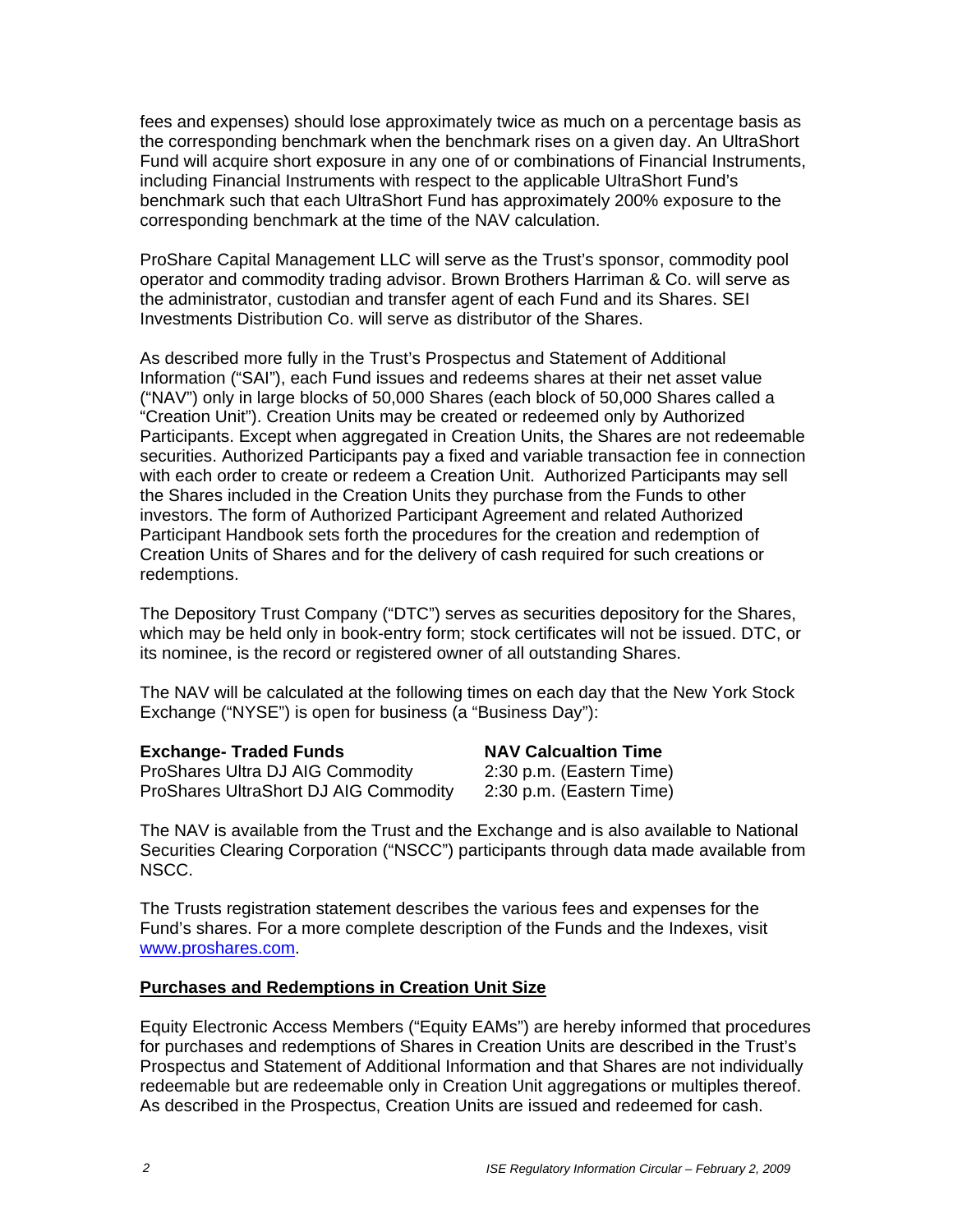# **Principal Risks**

Interested persons are referred to the Trust's Prospectus for a description of risks associated with an investment in the Shares. These risks include, but are not limited to, the risk that each Fund's investment strategy may subject such Fund to greater changes to the value of portfolio holdings and imperfect correlation to the relevant Underlying Index. Each Fund may also not correlate to the relevant underlying asset for a number of reasons including the incursion by the Fund of operating expenses and costs associated with the use of leveraged investment techniques. Over time, the cumulative percentage increase or decrease in the NAV of a Fund may diverge significantly from the cumulative percentage increase or decrease in the multiple return of the Underlying Index due to the compounding effect of losses and gains on the returns of a Fund. In addition, as noted in the Prospectus, the Shares trade at market prices that may differ from their NAV. The NAV of the Shares will fluctuate with changes in the market value of the Fund's holdings while the market prices of the Shares will fluctuate in accordance with changes in NAV as well as the supply and demand for the Shares.

# **Exchange Rules Applicable to Trading in the Shares**

The Shares are considered equity securities, thus rendering trading in the Shares subject to the Exchange's existing rules governing the trading of equity securities.

# **Trading Hours**

Trading in the shares on ISE is on a UTP basis and is subject to ISE equity trading rules. The shares will trade from 8:00 a.m. until 8:00 p.m. Eastern Time. Equity EAMs trading the shares during the Extended Market Sessions are exposed to the risk of the lack of the calculation or dissemination of underlying index value or intraday indicative value ("IIV"). For certain derivative securities products, an updated underlying index value or IIV may not be calculated or publicly disseminated in the Extended Market hours. Since the underlying index value and IIV are not calculated or widely disseminated during Extended Market hours, an investor who is unable to calculate implied values for certain derivative securities products during Extended Market hours may be at a disadvantage to market professionals.

### **Trading Halts**

ISE will halt trading in the Shares of a Trust in accordance with ISE Rule 2101(a)(2)(iii). The grounds for a halt under this Rule include a halt by the primary market because it stops trading the Shares and/or a halt because dissemination of the IIV or applicable currency spot price has ceased, or a halt for other regulatory reasons. In addition, ISE will stop trading the Shares of a Trust if the primary market de-lists the Shares.

### **Delivery of a Prospectus**

Pursuant to federal securities laws, investors purchasing Shares must receive a prospectus prior to or concurrently with the confirmation of a transaction. Investors purchasing Shares directly from the Fund (by delivery of the Deposit Amount) must also receive a prospectus.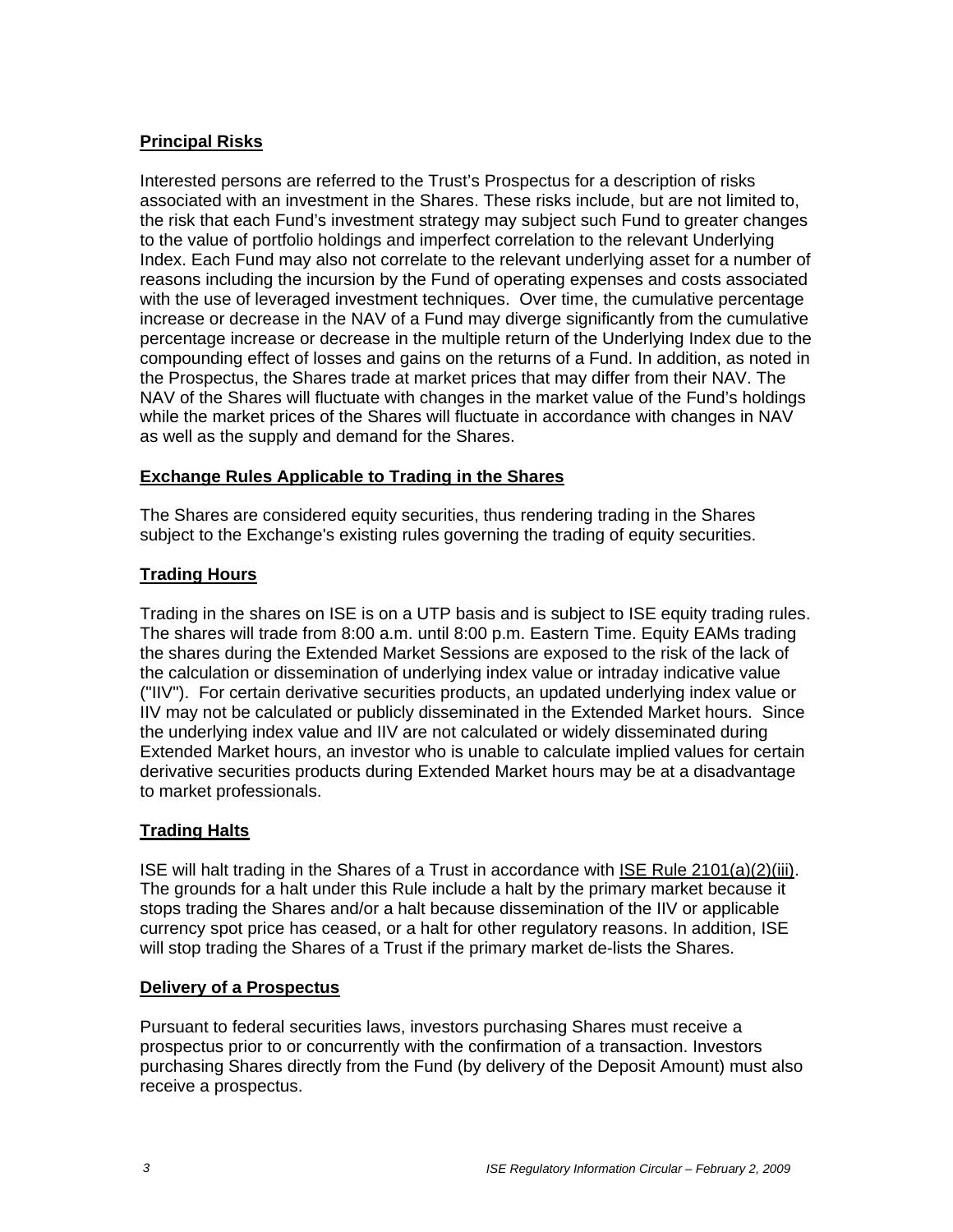Prospectuses may be obtained through the Distributor or on the Fund's website. The Prospectus does not contain all of the information set forth in the registration statement (including the exhibits to the registration statement), parts of which have been omitted in accordance with the rules and regulations of the SEC. For further information about the Fund, please refer to the Trust's registration statement.

### **Exemptive, Interpretive and No-Action Relief Under Federal Securities Regulations**

The Commission has issued exemptive, interpretive and no-action relief from certain provisions of and rules under the Securities Exchange Act of 1934, as amended (the "Exchange Act"), regarding trading in the Shares, which is summarized below. As this is only a summary of the relief granted by the SEC, the Exchange also advises interested members to consult the Letter dated June 21, 2006 ("June 21, 2006 Letter") from Racquel L. Russell, Esq., Branch Chief, Division of Market Regulation, to George T. Simon, Foley & Lardner LLP, and Letter dated January 19, 2006 ("January 19, 2006 Letter") from James A Brigagliano, Assistant Director, SEC Division of Market Regulation to Michael Schmidtberger, Sidley, Austin, Brown & Wood, for more complete information regarding the trading practices relief granted by the SEC. The Trust Sponsor is relying on the June 21, 2006 Letter regarding Rules 101 and 102 of Regulation M under the Exchange Act, and is relying on the January 19, 2006 Letter regarding Section 11(d)(1) of the Exchange Act and Rule 11d1-2 thereunder. A description of the SEC's exemptive relief follows; however, in the event of any discrepancy between this description and the SEC Letters referred to above, the text of the SEC Letters controls.

### **Regulation M Exemptions**

Generally, Rules 101 and 102 of Regulation M prohibit any "distribution participant" and its "affiliated purchasers" from bidding for, purchasing, or attempting to induce any person to bid for or purchase any security which is the subject of a distribution until after the applicable restricted period, except as specifically permitted in Regulation M. The provisions of the Rules apply to underwriters, prospective underwriters, brokers, dealers, and other persons who have agreed to participate or are participating in a distribution of securities.

The Commission issued a No-Action Letter by which persons participating in a distribution of shares of a fund may engage in secondary market transactions in such shares during their participation in such a distribution, despite the requirements of from Rule 101 under Regulation M. In addition, the Commission has permitted persons who may be deemed to be participating in the distribution of shares of a fund (i) to purchase securities for the purpose of purchasing creation unit aggregations of fund shares and (ii) to tender securities for redemption in Creation Unit Aggregations. Further, the Commission has clarified that the tender of fund shares to the Fund for redemption does not constitute a bid for or purchase of any of the Funds' securities during the restricted period of Rule 101. The Commission has issued a No-Action Letter to paragraph (e) of Rule 102 under Regulation M which allow the redemption of fund shares in creation unit aggregations during the continuous offering of shares.

### **Section 11(d)(1); SEC Rules 11d1-1 and 11d1-2**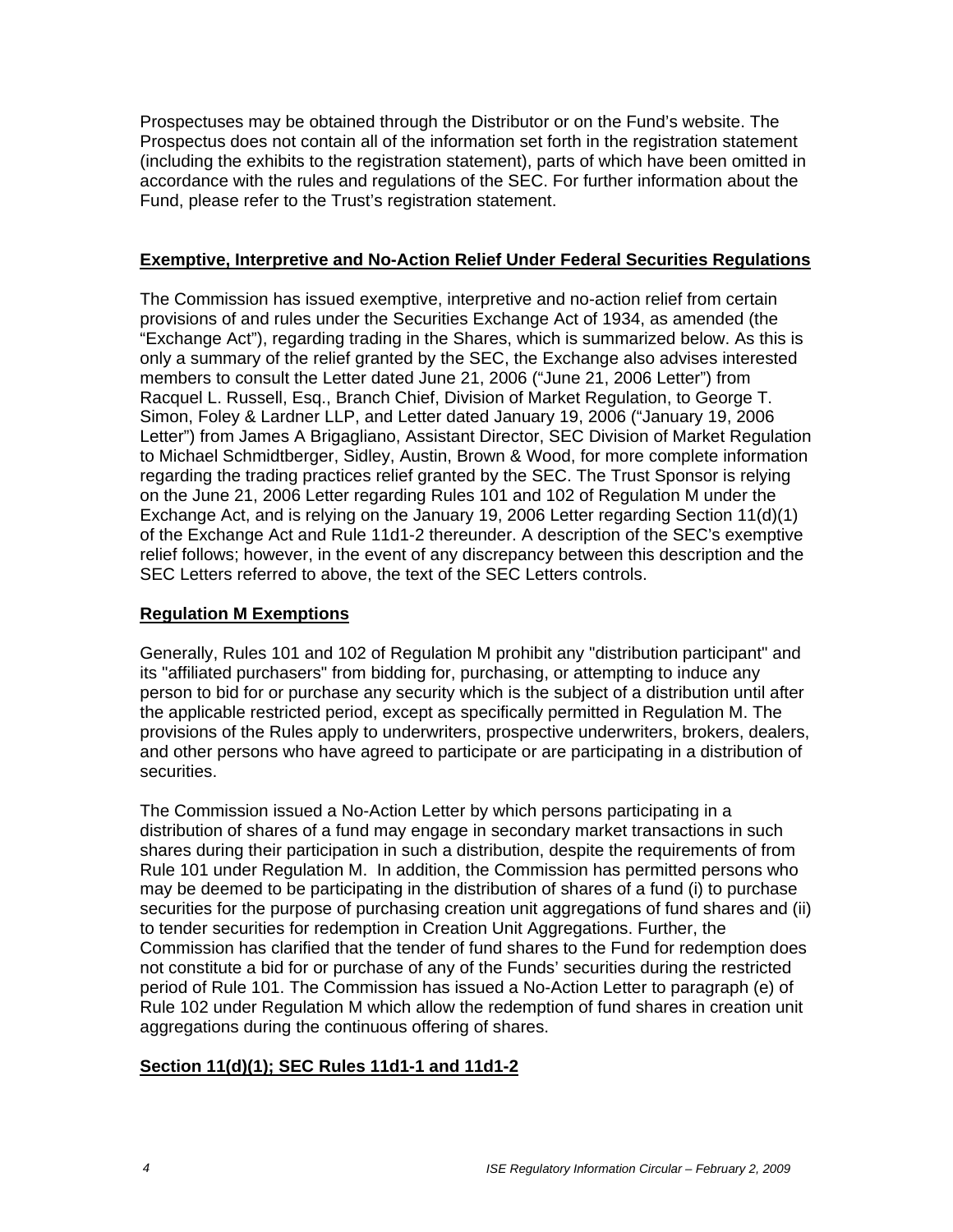Section 11(d)(1) of the Act generally prohibits a person who is both a broker and a dealer from effecting any transaction in which the broker-dealer extends credit to a customer on any security which was part of a new issue in the distribution of which he participated as a member of a selling syndicate or group within thirty days prior to such transaction. The Commission has clarified that Section 11(d)(1) does not apply to broker-dealers that are not authorized participants (and, therefore, do not create creation unit aggregations) that engage in both proprietary and customer transactions in shares of a fund in the secondary market, and for broker-dealer authorized participants that engage in creations of creation unit aggregations. This relief is subject to specific conditions, including the condition that such broker-dealer (whether or not an authorized participant) does not, directly or indirectly, receive from the fund complex any payment, compensation or other economic incentive to promote or sell the shares of a fund to persons outside the fund complex, other than non-cash compensation permitted under NASD Rule 2830 (I)(5)(A), (B) or (C). See letter dated November 21, 2005 from Catherine McGuire, Chief Counsel, SEC Division of Market Regulation, to Securities Industry Association, Derivative Products Committee. The Commission has issued a No-Action Letter under Section 11(d)(1) of the Act states that broker-dealers may treat shares of a fund, for purposes of Rule 11d1-2, as "securities issued by a registered open-end investment company as defined in the Investment Company Act" and thereby extend credit or maintain or arrange for the extension or maintenance of credit on shares that have been owned by the persons to whom credit is provided for more than 30 days, in reliance on the exemption contained in the rule.

**This Regulatory Information Circular is not a statutory Prospectus. Equity EAMs should consult the Trust's Registration Statement, SAI, Prospectus and the Fund's website for relevant information.**